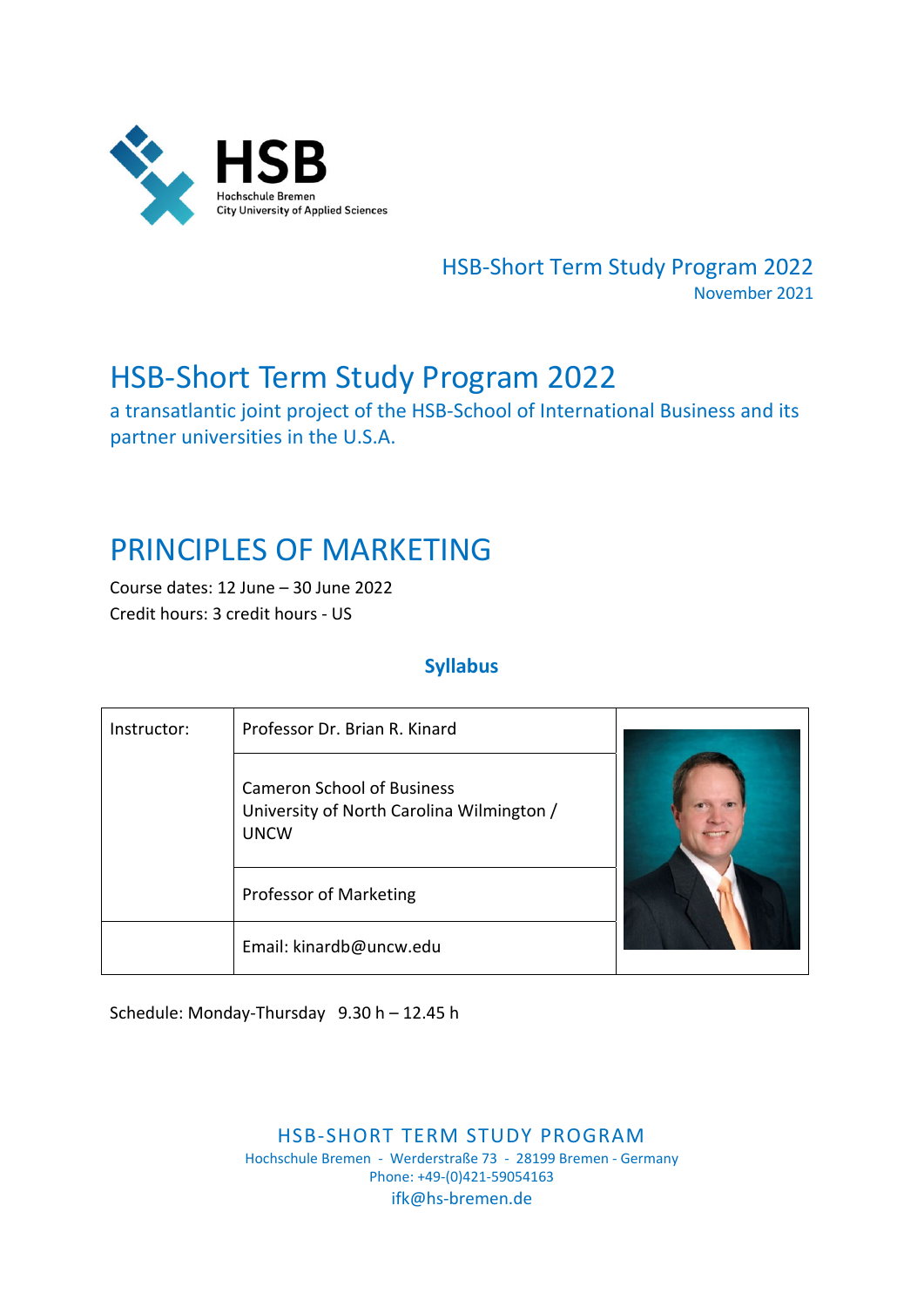

## **Course Description:**

Introduction to concepts, activities, and decisions that relate to the marketing functions in domestic and international settings. Focus is on development and implementation of marketing strategies through the use of marketing mix variables of product, price, place, and promotion.

# **Learning Objectives:**

This course is an overview of marketing principles and strategies including marketing processes, identifying marketing opportunities, defining target markets, developing the marketing mix, evaluation and control of marketing processes. More specifically, students will learn about areas such as consumer behavior, segmentation, product development and management, distribution, retailing, wholesaling, promotion, pricing, and selling. Through the application of these concepts the student is expected to develop a basic understanding of marketing terminology and applications.

# **Attendance/Participation (50 Total Points):**

Class attendance and participation is mandatory. You are awarded 40 attendance points upfront. You can miss one class without penalty. In the event of an additional class missed, 10 points will be deducted from your total attendance/participation points. Due to the limited number of class sessions, a third absence will result in an automatic "F" grade for the course. All tours/company visits count as a class.

Participation in class discussions is valuable from a number of perspectives. Participating in class discussion provides students with 1) a deeper, more personal understanding of the concepts and 2) practice at applying concepts to real world problems. Participation will be evaluated based on the level and quality of participation Students can earn up to 10 points in participation credit during the term by participating in discussion/asking questions/providing examples, etc.

#### **Company Visits/Tours:**

It is planned that the program will include a guided city tour and two business excursions. These can only take place if the epidemic situation allows it with regard to the Corona pandemic in Bremen.

# **Exams (200 total points):**

There will be two exams, equally weighted (100 points) and non‐cumulative. Exams will consist of a combination of multiple choice and essay questions. Exam questions will be based on in-class lecture material, student presentation material, and any assigned business articles.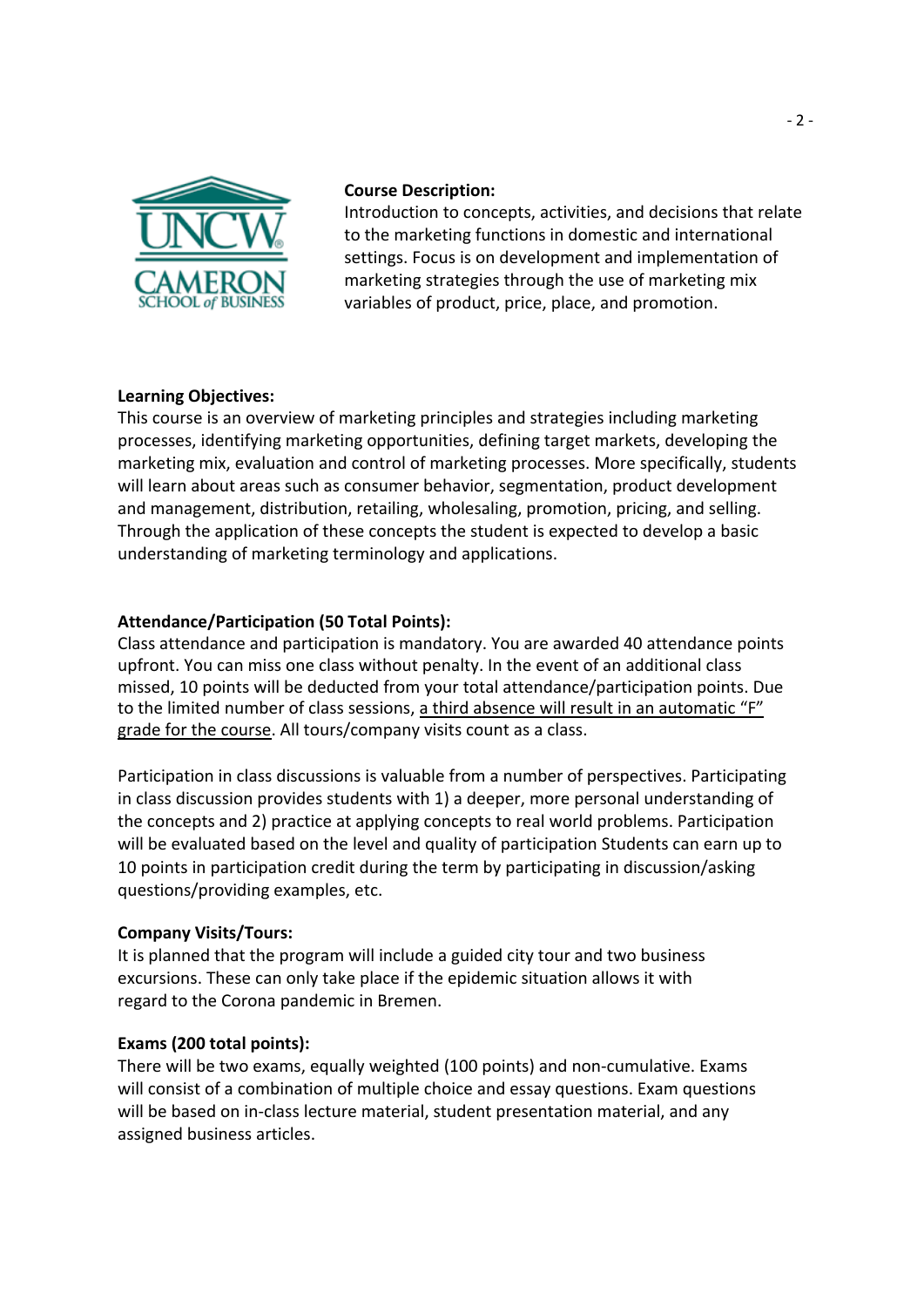#### **Marketing in Germany Presentation (25 total points):**

Students are required to select any product (*i.e.,* good or service) and compare/contrast how it is marketed in Germany compared to their home country. Students must identify all four marketing mix variables related to the product and compare/contrast those variables to its domestic counterpart. Students are required to incorporate audio/visual elements into their 3‐5 minute presentation (*e.g.,* an image or slide show of comparable elements). For example, students may decide to compare how a can of Pepsi is marketed and sold in Bremen to that of the United States. Students will present on assigned dates during the term.

## **Customer Experience Report (25 total points):**

This report requires you to report on shopping experiences at **two (2)** German businesses of your choosing. The type of businesses you interact with must be from the following: 1) a non‐food retail establishment and 2) a food/drink service establishment. You many only report on one business from each category. The survey report should provide detailed analysis of the experience (i.e., store/provider name, location, date, price, products/services purchased) and how it compares and contrasts to a similar shopping experience in your home country. You will be graded on completeness and the thoughtful detail associated with your responses. The completed report is due on **June 28.**

| Grade | <b>Points</b><br><b>Required</b> | Grade | <b>Points</b><br>Required | Grade | <b>Points</b><br><b>Required</b> | Grade | <b>Points</b> |
|-------|----------------------------------|-------|---------------------------|-------|----------------------------------|-------|---------------|
| A     | $300 - 270$                      | $B +$ | $269 - 260$               | B     | $259 - 240$                      | $C +$ | $239 - 230$   |
|       | $229 - 210$                      | $D +$ | $209 - 200$               |       | $199 - 180$                      |       | < 180         |

#### **Grade Distribution (300 total points):**

#### **Classroom Climate:**

Classroom climate is designed to assist students in developing the habits of behavior that will contribute to their success in the business world. Therefore, classroom policies will be established to promote and maintain a business‐like atmosphere and to promote a healthy learning environment.